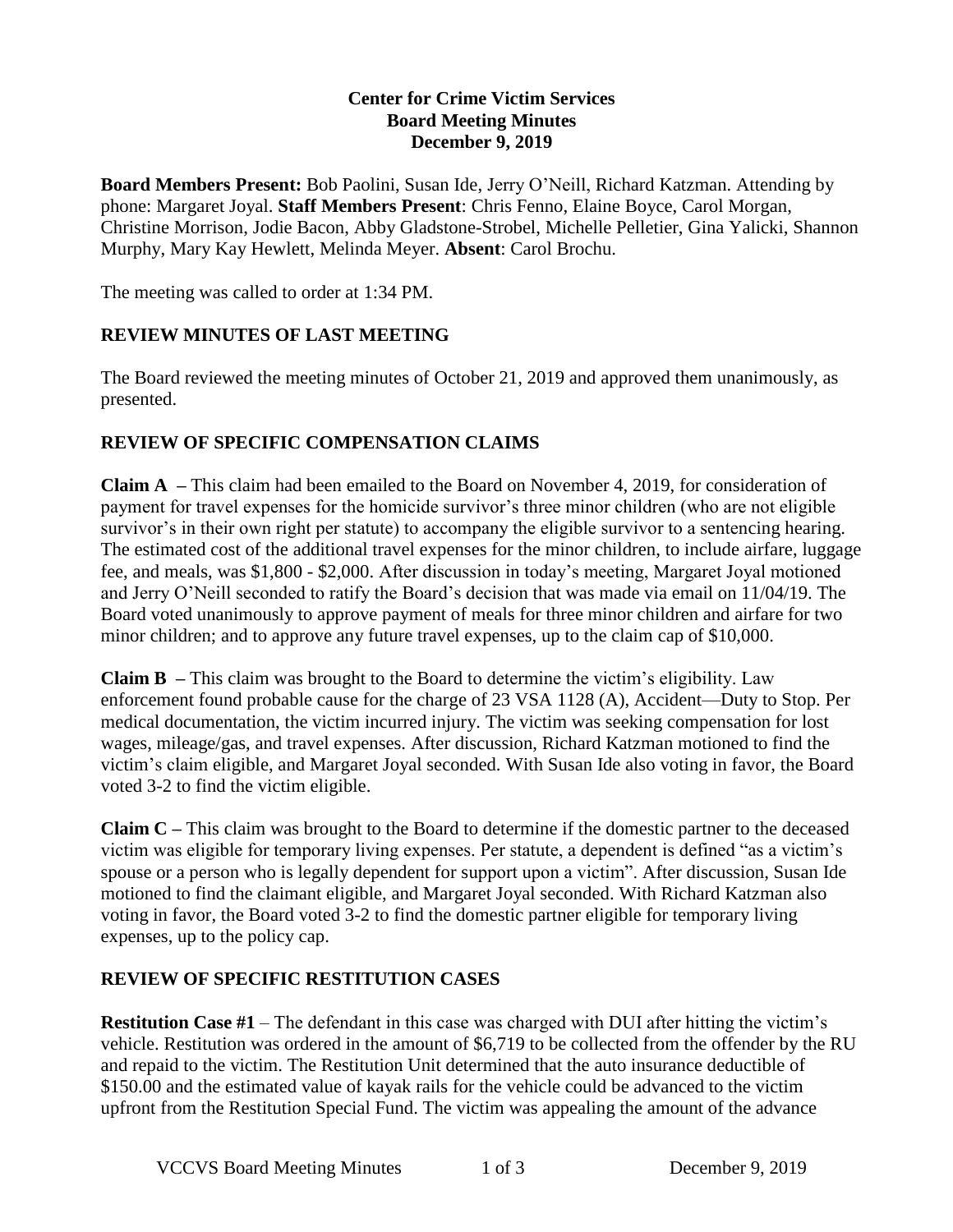payment. After discussion, Richard Katzman motioned, Bob Paolini seconded, and the Board voted unanimously to uphold the decision of the Restitution Unit.

**Restitution Case #2 –** The defendant in this case was charged with negligent operation after hitting the victim's vehicle. The vehicle sustained \$5,555.81 worth of reparable damage and restitution was ordered for that amount. The victim's auto insurance carrier had denied coverage. Due to questions with the case, the Restitution Unit asked the Board if the full amount of the ordered restitution should be paid. After discussion, Jerry O'Neill motioned to pay the full amount of the ordered restitution, and Margaret Joyal seconded the motion. The Board voted unanimously to approve the payment.

# **COMPENSATION CLAIMS REPORT**

There was no Compensation Claims Report this month.

## **FINANCIAL REPORT**

There was no Financial Report this month.

#### R**ESTITUTION UNIT REPORT**

There was no Restitution Unit Report this month.

#### **CENTER UPDATE**

There was no Center Updated this month.

#### **SCHEDULE 2020 MEETING DATES**

The Board agreed on the following meeting dates for 2020, all on Mondays at 1:30 pm.

January 13 February 10 March 9 April 13 May 11 June 8 July 13 August 10 September 14 October 19 December 7

CCVS staff left the meeting at 2:30 pm. Board member Susan Ide left the meeting shortly after 2:30 pm.

## **EXECUTIVE SESSION:**

Motion was made and seconded at 2:42 pm to go into Executive Session, to consider the dismissal of an employee, and the employee's grievance regarding her dismissal. Public knowledge of the grievance will place the former employee, CCVS, and potential other employees at a substantial disadvantage given the sensitive nature of personnel information. Passed unanimously. The Board came out of Executive Session at 3:44 pm. Motion was made and seconded to deny the grievance, and passed via roll-call 3-0 with Margaret Joyal abstaining.

**MEETING ADJOURNED**: Motion made and seconded to adjourn. Adjourned at 3:45 PM